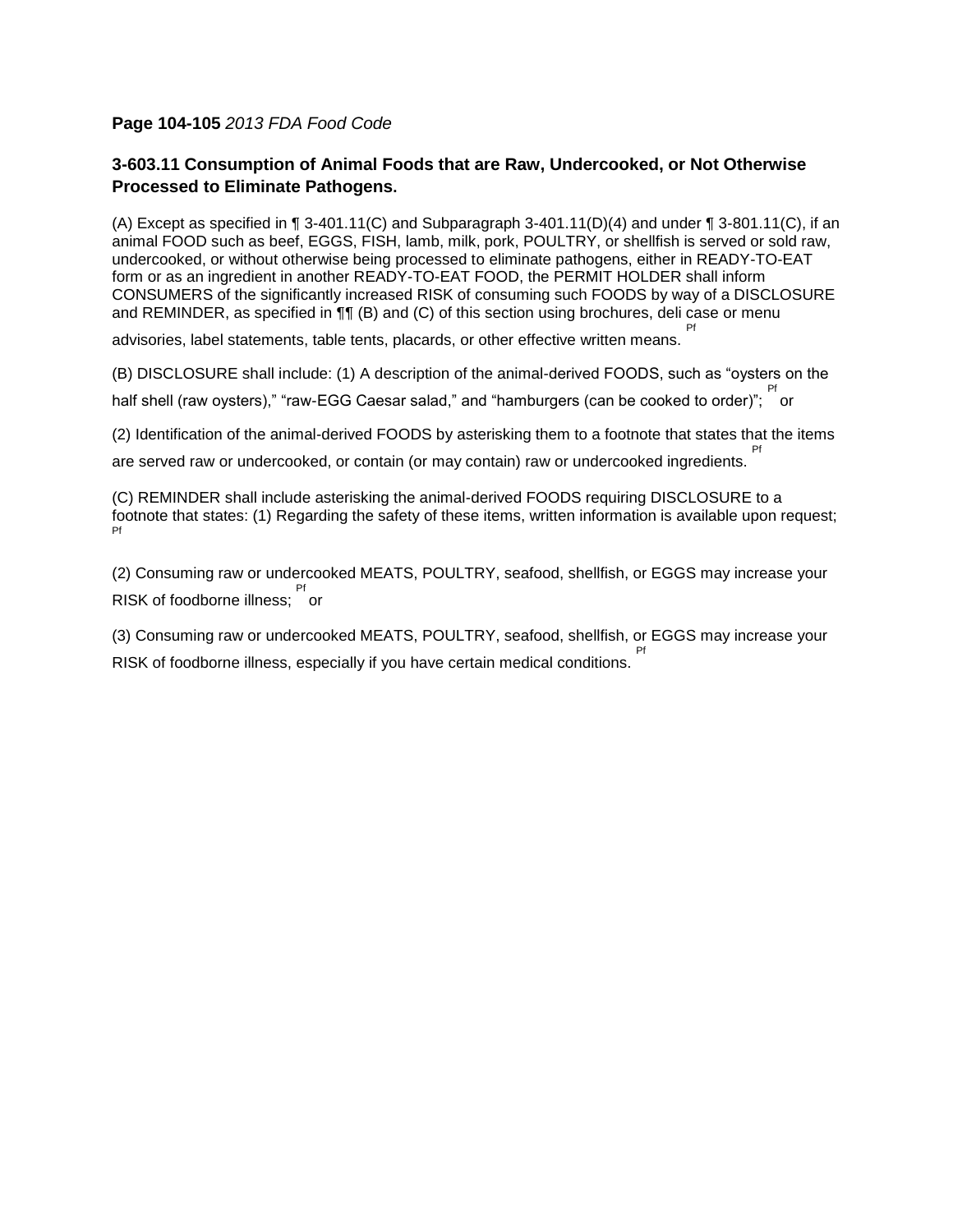## **Page 405** *Annex 3 – Public Health Reasons/Administrative Guidelines*

## **3-201.15 Molluscan Shellfish.**

Pathogens found in waters from which molluscan shellfish are harvested can cause disease in consumers. Molluscan shellfish include: 1) oysters; 2) clams; 3) mussels; and, 4) scallops, except where the final product is the shucked adductor muscle only. The pathogens of concern include both bacteria and viruses. Pathogens from the harvest area are of particular concern in molluscan shellfish because: 1) environments in which molluscan shellfish grow are commonly subject to contamination from sewage, which may contain pathogens, and to naturally occurring bacteria, which may also be pathogens; 2) molluscan shellfish filter and concentrate pathogens that may be present in surrounding waters; and, 3) molluscan shellfish are often consumed whole, either raw or partially cooked.

To minimize the risk of molluscan shellfish containing pathogens of sewage origin, State and foreign government agencies, called Shellfish Control Authorities, classify waters in which molluscan shellfish are found, based, in part, on an assessment of water quality. As a result of these classifications, molluscan shellfish harvesting is allowed from some waters, not from others, and only at certain times or under certain restrictions from others. Shellfish Control Authorities then exercise control over the molluscan shellfish harvesters to ensure that harvesting takes place only when and where it has been allowed.

Significant elements of Shellfish Control Authorities' efforts to control the harvesting of molluscan shellfish include: 1) a requirement that containers of in-shell molluscan shellfish (shellstock) bear a tag that identifies the type and quantity of shellfish, harvester, harvest location, and date of harvest; and, 2) a requirement that molluscan shellfish harvesters be licensed; 3) a requirement that processors that shuck molluscan shellfish or ship, reship, or repack the shucked product be certified; and, 4) a requirement that containers of shucked molluscan shellfish bear a label with the name, address, and certification number of the shucker-packer or repacker.

Pathogens, such as *Vibrio vulnificus*, *Vibrio parahaemolyticus*, *Vibrio cholerae*, and *Listeria monocytogenes* that may be present in low numbers at the time that molluscan shellfish are harvested, may increase to more hazardous levels if they are exposed to time/temperature abuse. To minimize the risk of pathogen growth, Shellfish Control Authorities place limits on the time between harvest and refrigeration. The length of time is dependant upon either the month of the year or the average monthly maximum air temperature (AMMAT) at the time of harvest, which is determined by the Shellfish Control Authority.

Paralytic shellfish poisoning (PSP) results from shellfish feeding upon toxic microorganisms such as dinoflagellates. In the U.S., PSP is generally associated with the consumption of molluscan shellfish from the northeast and northwest coastal regions of the U.S. PSP in other parts of the world has been associated with molluscan shellfish from environments ranging from tropical to temperate waters. In addition, in the U.S., PSP toxin has recently been reported from the viscera of mackerel, lobster, dungeness crabs, tanner crabs, and red rock crabs.

Neurotoxic shellfish poisoning (NSP) in the U.S. is generally associated with the consumption of molluscan shellfish harvested along the coast of the Gulf of Mexico, and, sporadically, along the southern Atlantic coast. There has been a significant occurrence of toxins similar to NSP in New Zealand, and some suggestions of occurrence elsewhere.